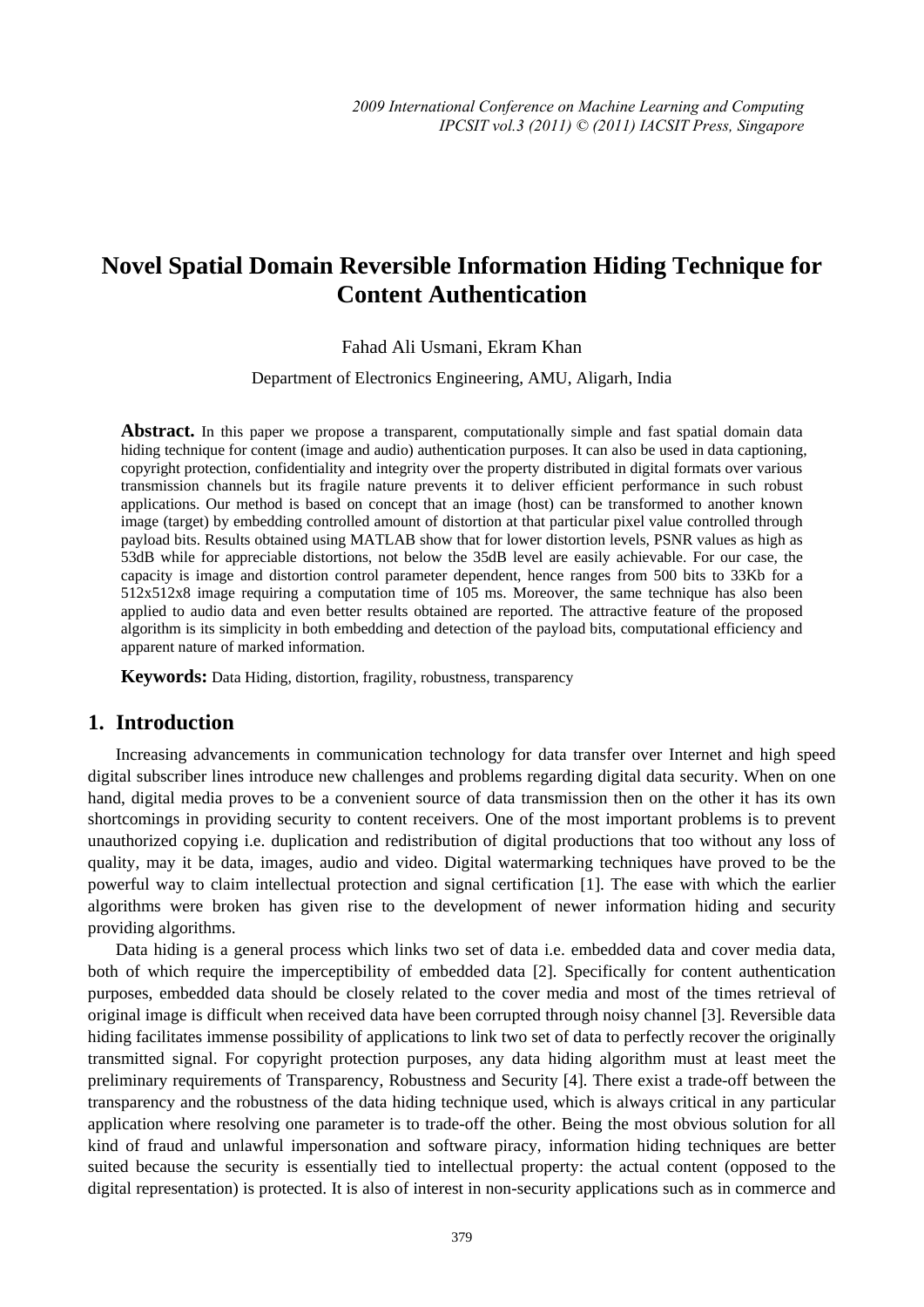in focus, it has gained interest in applications involving captioning, maintenance of audit trails, and embedding hyperlink Information in "hyper-media.", temper assessment/authentications, cover communication and trace applications etc [5-6].

In the past many efforts have already been applied in this direction but most of them being irreversible e.g. widely used spread spectrum based hiding models [7-8], LSB based schemes which are in fact lossy [9], Quantization index modulation (QIM) based schemes suffering from quantization error problems etc. [10] More recently, some reversible data hiding schemes have emerged such as spatial domain technique [11] using modulo-256 addition to embed the hash value of the original image for authentication and [3] utilizing the zero or minimum points of the histogram and modifying the pixel grayscale values, transform domain marking technique [12] using a lossless multiresolution transform and idea of a patchwork having very limited applications and most popular scheme capable of embedding large amount of data [13] using image segmentation and compression techniques but suffering from limited payload.



Figure1.Dan (a) Host image $(X)$  (b) Target image $(Y)$  (c) Marked (W) image



Figure2.Histogram for (a) Host Image 'X' and (b) Target Image 'Y'

# **2. Overview of proposed Scheme**

In this spatial domain data embedding scheme, we propose an algorithm, simpler to implement and powerful in disillusioning the pirates and attackers from getting the wrong perception of what have been transmitted along with the general message and requires the original image (host or target) for the detection of its credibility. In general, when a stream of data passes by the user, he checks it by the most common sense available to him and guesses it to be the one as a message with no information due to his inability to detect whether the message in hand is the one that correspond to the original or that have been encrypted to make it look like another similar information that is made to resemble much with the one made the 'target'. Payload bits are embedded through image conversion, which we name as 'image riding' as we purposefully try to override one image over the other. This method is successful in tackling the situation from the problem point of view as we try to insert distortion deliberately and exploit for information hiding purposes.

#### **2.1. Information embedding Algorithm**

The proposed information hiding scheme is described in the form of an algorithm below that demarcates the effect of embedding the information over the host image with the motive of its subsequent conversion to the 'target image' (one which resembles much with the host image and serves as a target for the addition of the distortion in the message (host)), a general example of Dan as shown in figure 1(a, b).The two images belong to the same person but taken over a span of 3 years (or any other criteria may be chosen).

For a given greyscale bitmap image (Let us say, Dan's image of size 160 X 200 X 8) with each pixel greyscale value variable from 0 to 255, we proceeds through the steps listed below:

1. Get the 'Information payload matrix, Q', 'host image, X' and 'target image, Y'. Choose initially the level of distortion to be added, denoted by 'n' called distortion control parameter.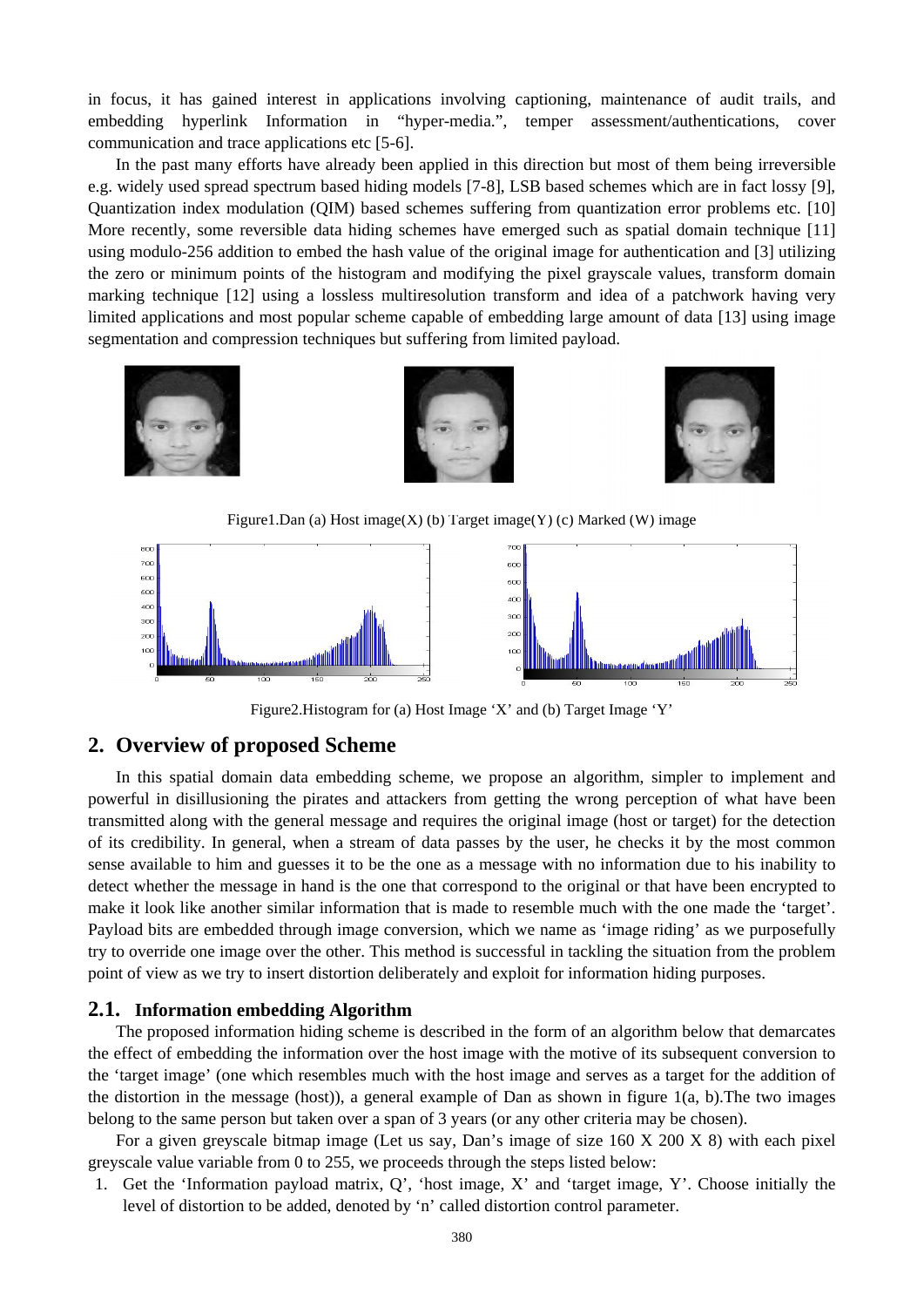- 2. Compare X with Y on the basis of 'n' and generate a new same sized matrix 'u' after comparison using criterion given below.
- 3. If  $Y(i,j)-X(i,j)=n$ , then  $u(i,j)=1$ ', else if  $X(i,j)-Y(i,j)=-n$  then  $u(i,j)=1$ ' and for all other options, set  $u(i,i)='0'$
- 4. Load bit by bit the Payload stream as a count, 'Q' and use u(i,j) obtained above to embed bits sequentially in X to generate a new matrix 'W' using criterion given below. This complex step is necessary to ensure the correct embedded information extraction (detection) at the receiver output.
- 5. If  $Q(i,j)=1$  then get next pixel location with entry '1' in  $u(i,j)$  and add 'n' to the corresponding pixel location in X and if  $Q(i,j)=0$  then subtract n.
- 6. If count  $=0$  then stop the algorithm and obtain a new image out of X called W as shown in Figure 2(c) for  $n=30$  and  $Q= 757$ . Calculate processing time.

 Attraction for the work followed comes from the slight difference in pixel intensity values appearing in the histogram representation of images X and Y. Figure 2 shows that to make one image resemble the other, it is possible to add 'n' at some pixel location while subtracting it from the other and through this method, addition and subtraction may simply be controlled by a random binary sequence (information, Q).

#### **2.2. Information extraction Algorithm**

After information embedding, the marked data is finally received where it is required to decode the message attached for the verification of authorised copy. The detection algorithm is described below:

- 1. Get the Marked image, W from the receiver and obtain the host image, X and start scanning and comparing both the images to obtain a new matrix 'v' consisting of entries 'n', '-n' and '0'.
- 2. Count above 'n' and '-n' entries and define a vector Q' of above count. Proceed ahead following the sequence given below.
- 3. If  $v(i, j)=n'$  then get next entry in Q' as '1' otherwise if  $v(i, j)=1$ '-n' then get next entry in Q' as '0'. For all other cases, do nothing.
- 4. Hence, we are able to decode the data embedded in W to get the information vector C which ideally should match with Q but due to various attacks and channel actions, it will differ thereby defining the robustness of the technique adopted.

 In this way all the entries so obtained are listed in the form of a binary random code, Q', the extracted information vector which ideally should match with the transmitted Q. This transmission accuracy depends on the robustness and transparency of the marking technique adopted.

# **3. Experimental results and discussion**

To demonstrate the effectiveness of the proposed algorithm, different image processing and geometric distortion operations have been applied using Matlab 7.6.0.324 and Turbo C and the results have been reported to show the authenticity of the work. Since, here the energy of the cover signal is distributed over the entire image; this point enables application of this scheme in a better temper detection. Also the embedding of the information is dependent on the host image which decides the particular pixels free for access, hence putting the maximum limit on the payload bits that can successfully be embedded while keeping the integrity of the scheme intact as tabulated for 'Dan' image in Table 1.

Above picture of embedded bits shows that with increased distortion, the embeddable payload count decreases, leading to a sort of game with the distortion count. The effectiveness of work becomes clear from the peak signal to noise ratio (PSNR) given by Eq. 1 which is taken acceptable for values above 35dB which here comes out to be much better as depicted in fig. 3 (a) demarcating the effect of 'n' and 'O' on the PSNR values..This actually means that even after the addition of distortion for embedding the information, noise performance of the algorithm is not seriously deteriorated. Moreover, we observe from Table I, that the capacity decreases for increasing values of distortion which is obvious and hence for lower distortions, capacity as high as 4030 Kb for (512, 512, 8) image are easily achievable. A good analysis of similarity is made through the calculation of correlation coefficient between the two host  $(X)$ , marked  $(W)$  and target  $(Y)$ images showing the variation of the similarity through comparison as shown in Fig 3 (b).

$$
PSNR = 10\log_{10}\left(\frac{160 \times 200}{MSE}\right) \tag{1}
$$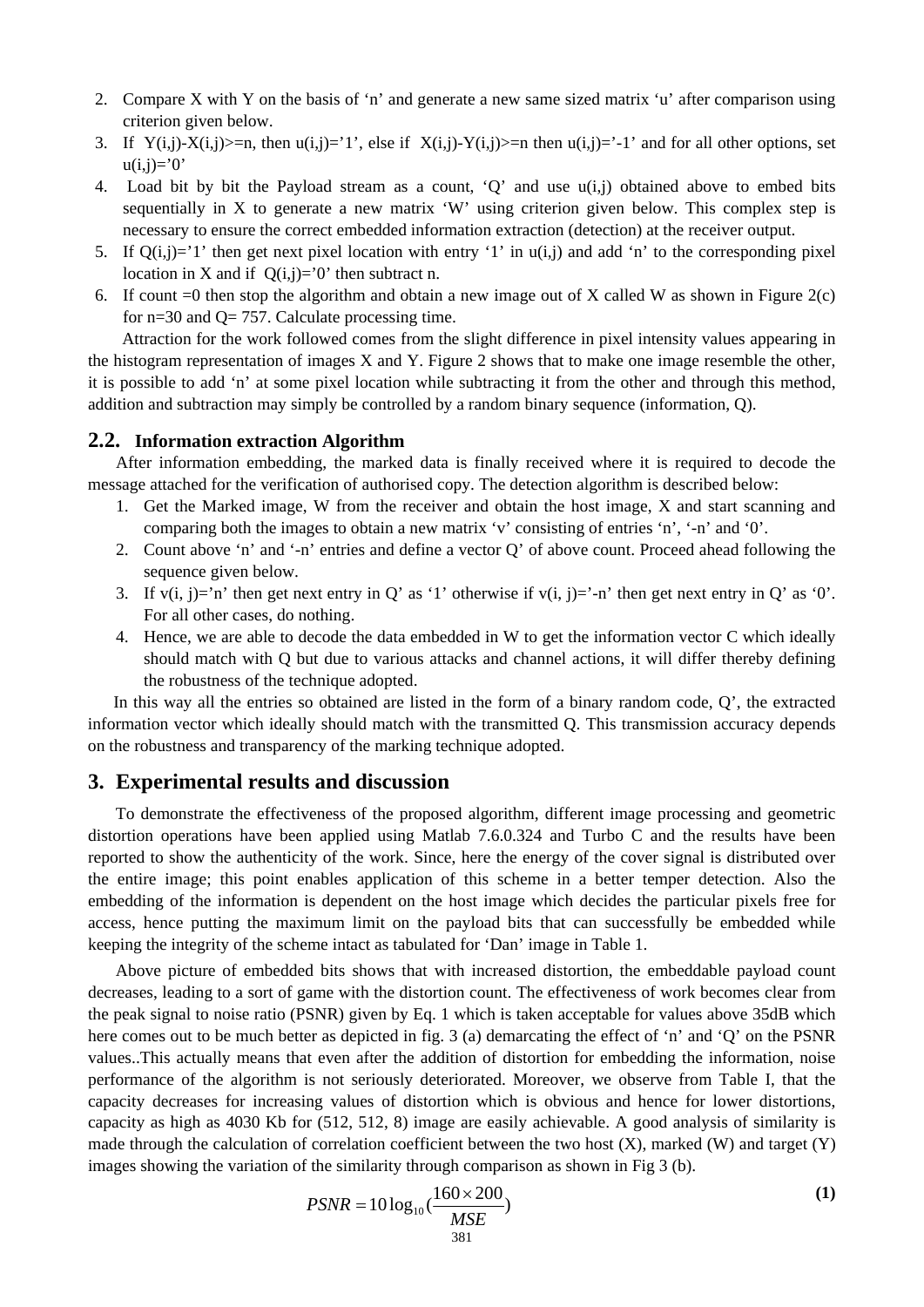A limiting feature of this scheme is the upper limit on payload bits to be used while success point is that whatever may be the message, it will create a new dependent watermarked image. We also find that the computation (embedding) time with a computer Pentium(R) D 2.80 GHz and the software MATLAB 7.6.0.324 is a total average of 33ms for embedding 4030 bits on a (160x200x8) image. Hence in different applications, same message could be transformed to any desired prototype and sent to different users, all having the original data effects of attacks on information detection. In practice, after the image is received, the information vector does not match with originally transmitted hidden information. Intentional attacks try



Figure3. Variation of (a) PSNR with 'n' and 'Q' (b) Correlation coefficient of marked image with both host and target



Figure4.Demonstration of Robustness with input information length (Q) to be 733 and 'n' to be 30; (a) JPEG compressed (quality = 10) watermarked image; (b) Watermarked image by  $3 \times 3$  median filtering (c) Gaussian Noisy watermarked image (0, 0.01); (d) Sharpened Watermarked image using filter parameter ones(7)/49 (e) Lowpass filtered Watermarked image using filter parameters ones(3)/9

to degrade the image to a usable entity but losing its hidden information to a greater extent while unintentional attacks may go to any limits. Some most popular attacks include compression and enhanced attack techniques like noise, filtering, and sharpening etc. We also observe that our technique is very less prone to random bit attacks as determined from the correlation coefficient factor between transmitted and retrieved information (CCF) which comes out to be 1.0. We discuss all of them with reference to our proposed scheme.

| Distortion control | Maximum embeddable | Computation |
|--------------------|--------------------|-------------|
| parameter(n)       | bits(Capacity)     | time (ms)   |
|                    | 1565               | 34          |
| 15                 | 1207               | 33          |
| 20                 | 999                | 32          |
| 25                 | 834                | 34          |
| 30                 | 727                | 33          |
|                    |                    |             |

Table I. Variation of payload bits with distortion Table II. Variation of capacity and computation time with distortion control parameter for audio signal samples

| n     | C    | Corr   | Corr   | Time |
|-------|------|--------|--------|------|
|       |      | (X,W)  | (Y,W)  | (ms) |
| 0.001 | 2566 | 1.0000 | 0.0152 | 132  |
| 0.005 | 2234 | 0.9998 | 0.0158 | 135  |
| 0.01  | 1993 | 0.9993 | 0.0168 | 134  |
| 0.05  | 1369 | 0.9887 | 0.0300 | 141  |
| 0.1   | 0885 | 0.9711 | 0.0498 | 127  |

1. *Compression:* It is an unintentional attack which is deliberately applied to save the bandwidth. Normally compression is lossy such as JPEG (quality factor of 10 considered here), for which CCF comes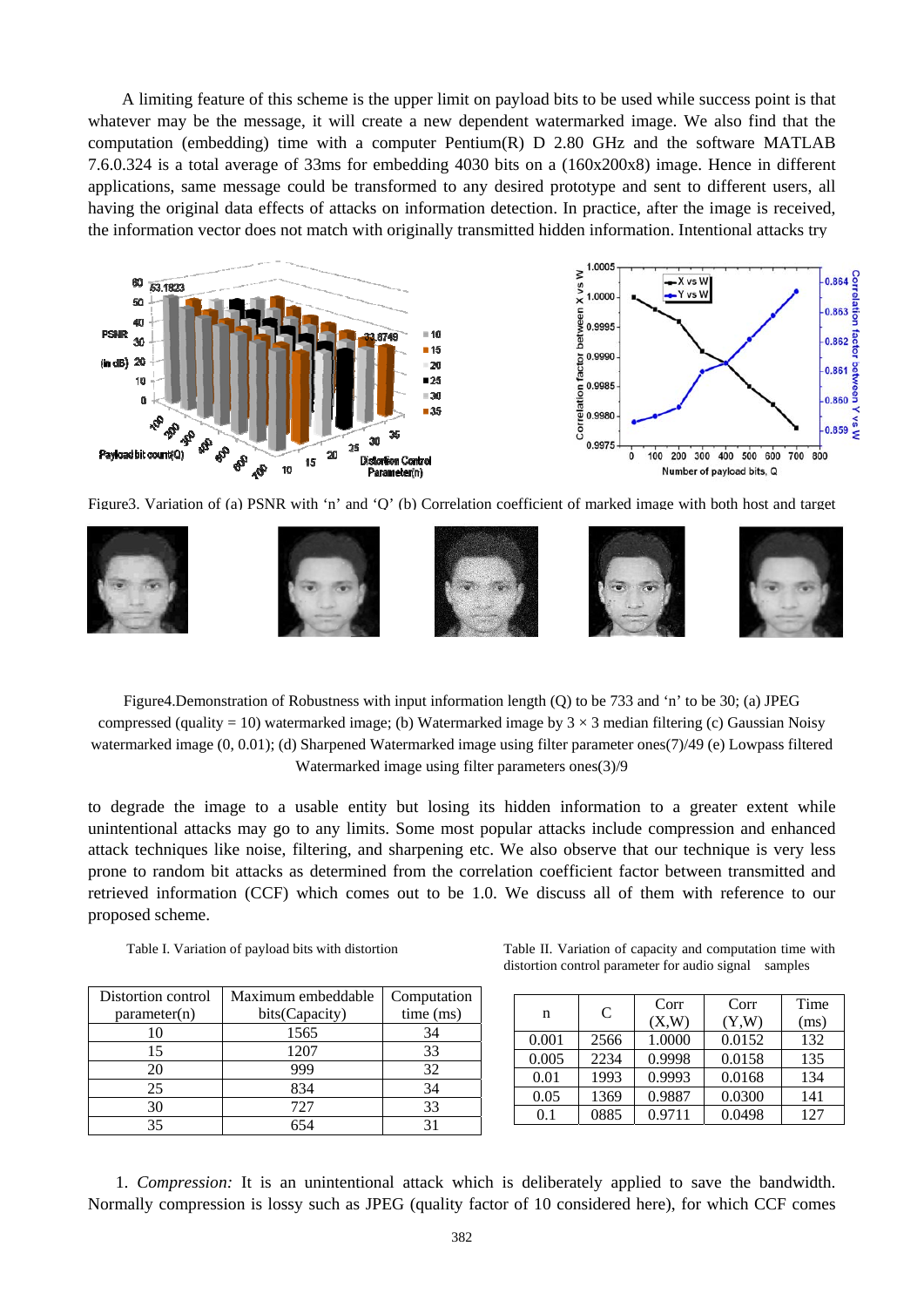out to be 0.2 as shown in Fig 4(a). We vary the quality of the compression technique and find that with improved quality, the retrieved information is correct to certain acceptable standards. We assume that the Input information (payload) is of length 10 and common for all attacks given by  $Q = [1\ 0\ 1\ 0\ 0\ 1\ 0\ 1\ 1\ 0\ 1]$ .

2. *Filtering*: Low pass filtering has negligible effect on image degradation but can seriously affect the performance of the system in some extreme cases. In median filtering, we define a 'tuple' as [m n] which defines a neighbourhood of size m x n over which the median is computed. CCF comes out to be 0.2182 and 0.333 respectively for both kind of filtering as shown in fig 4 (b  $\&$  e) respectively.

3. *Noise:* We examine the effect of Gaussian noise on the received information vector. With a noise addition of variance 0.01, the image is degraded as shown in fig  $4(c)$ . We also observe that with increasing noise density for salt and pepper noise case and variance in zero mean additive white Gaussian noise case, received information is degraded appreciably demarcating its fragile nature by observing the CCF to be - 0.333.

4. *Sharpening:* Since in our case, marked image does depend on information, so statistical averaging could easily be avoided. Moreover, sharpening effects also introduce certain distortions in the transmitted information such as CCF obtained in this case is 0.2182 as shown in Fig 4(d).

#### **4. Extension of proposed technique to audio**

To cover the 1-D audio domain we chose to record an audio track containing 50,000 samples sampled at 44.1 KHz as a mono audio data samples as shown in Fig. 5 and the obtained results are summarized in Table II. We find that here also the capacity depends upon the distortion control parameter, 'n' and type of audio signal chosen for comparison. Maximum embeddable capacity is found out to be around 22 Kb with an average processing time of 130ms (larger compared to previous case of image having 32k samples only, while here 50k). Authenticity of the technique applied can once again has been tested by observing the correlation factor values between original host and target signals with marked image, W. Similar to the embedding process, extraction have also been carried out as performed for the image case. We notice that the distortion caused by filtering and Gaussian noise addition is less pronounced here as compared to images and hence the signal is affected very little. This offers us a good option for using our technique in a wide range of audio signal transmissions over digital transmission channels.



Figure4.(a) Sample plot of Audio Sample I (b) Sample plot of Audio sample II (c) Sample plot of marked audio data

#### **5. Conclusions and Future scope**

In this paper we have proposed a simple, transparent but fragile technique for hiding information in images and audio. It is based on the concept that the host image can be transformed to another similar image (target image) by controlling the distortion through information bits. The information recovery is possible only when the original, unmarked data is available, offering more flexibility and security to the technology providers. The modification in this scheme could be brought by making the information dependent on the frequency characteristics of the host image (signal dependent information hiding) to make it more robust. It is expected from this work that it will make the data hiding technology so general and easier to implement with improved performances due to its fast response time and considerable transparency.

## **6. References**

- [1] Special issue on digital watermarking, *IEEE signal processing.*Mag.vol17, no.5, Sep.2000
- [2] W. Zeng, "Digital watermarking and data hiding: technologies and applications," in Proc. Int. Conf. Inf. Syst., *Anal. Synth.*, vol. 3, 1998, pp. 223–229.